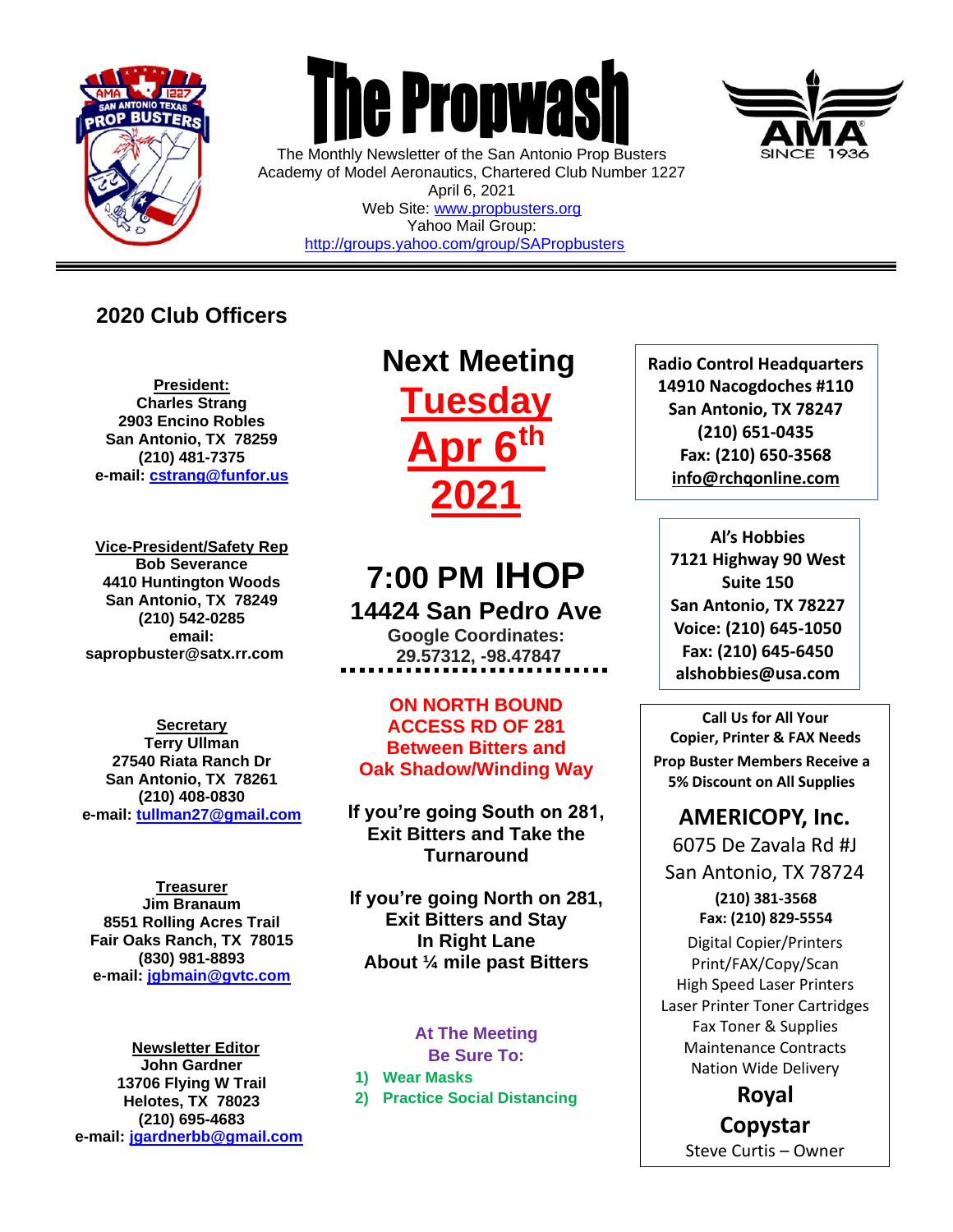#### **//=========================//**

**Date**: 03/2/2021, 7:05 PM Minutes for March/2/2021, 7:05 PM

The meeting of the Prop Busters was called to order by President, Charles Strang at IHOP, 14424 San Pedro Ave, just north of Bitters on 281. President: Charles Strang welcomed everyone and opened the meeting. There were no visitors.

The February minutes were approved as published by unanimous vote.

**VP/Safety Officer**: Bob Severance had no comment.

**Secretar**y: Terry Ulman had no comment.

**Treasure**r: Jim Branaum reported the current expenses, income, and account balances. Contact Jim if you need details.

Newsletter: John Gardner was absent. Free ads and articles of interest for the newsletter need to be submitted by members to John Gardner by the 17th.

**Early Bird Raffle**: None.

Field Search: Nothing to report but bad weather.

**Membership**: Rick Storm reported two new member applicants, **Steve Purssell** and **Herb Clayton**. Both recently registered with AMA and submitted dues. Membership for both was unanimously approved and both will be flying at **San Geronimo**. Recall that **San Geronimo requires a spotter.** As San Geronimo is our only field, we need to add a **few pilot stations** to make sure that our model airplane pilots respect a safe distance from the runway for full size airplane traffic. We also need at least one or more movable **Start Stands**. Jim Branaum volunteered to build them and requested

approval of a budget of **\$150** for one or possibly two Start Stands. His request was **approved** by all present.

**Show and Tell**: George Wilson showed his vintage **Clipped Wing Cub** that he bought at a swap meet in 2019. The **Zenoah G-23** engine needed some tender loving care as did several other items. He replaced the old servos and control horns and reworked the control surfaces to get them to function properly. He added a voltage regulator so he could use lipo batteries. He's ready to fly it!



George Wilson with his Clipped Cub

**Stories from the Field**: George Wilson took his old **Zero** out for a spin after he replaced some servos. He managed to take off but then realized the ailerons were reversed! Luckily It was a short flight because the battery died after short time because it wasn't fully charged.

Rick Strom reported a crash as a result of **not confirming** he had a good battery charge before takeoff. In another case, George brought out his **Timber** and checked it OK. He put it in the air and discovered just how strong the cross wind really was. He used as much rudder as could to keep control, until it didn't. Looking over the crash, he found that the rudder control horn had broken.

#### **Raffle:**

Charles Strang- CA, kicker Jim Branaum-Fuel, CA, fuel pump Mark Blackmer- Glue, wing bolts Bob Severance- Ying Yang Lloyd Rocker- Epoxy, mixing cups Meeting Adjourned 7:40 PM Submitted by: Secretary, Terry Ullman

**Membership Notes** By Richard Storm (210) 680-5653



E-Mail: rstorm@satx.rr.com *Need a membership list? e-mail me and I'll send you a fresh one.*

### NEED AN INSTRUCTOR? Call Me

Thank all of you for sticking with us while we seek to acquire a new flying field for general use.

We still have permission to use the San Geronimo Air Park Runway for Model aircraft

Operation. Just a reminder, this runway is also used by full scale aircraft and a safety observer is always required. We have one new member request to be voted on in the March meeting.

We are still looking for a field, and if anyone knows somebody that might link us to a suitable property PLEASE notify the officers so the contact can be followed up. The following members celebrate another milestone date in March. Wish them a happy birthday when you see them.

|   |  | Day of Birth Member Name |
|---|--|--------------------------|
| 8 |  | Robert B. Severance      |

28 Frank Pisz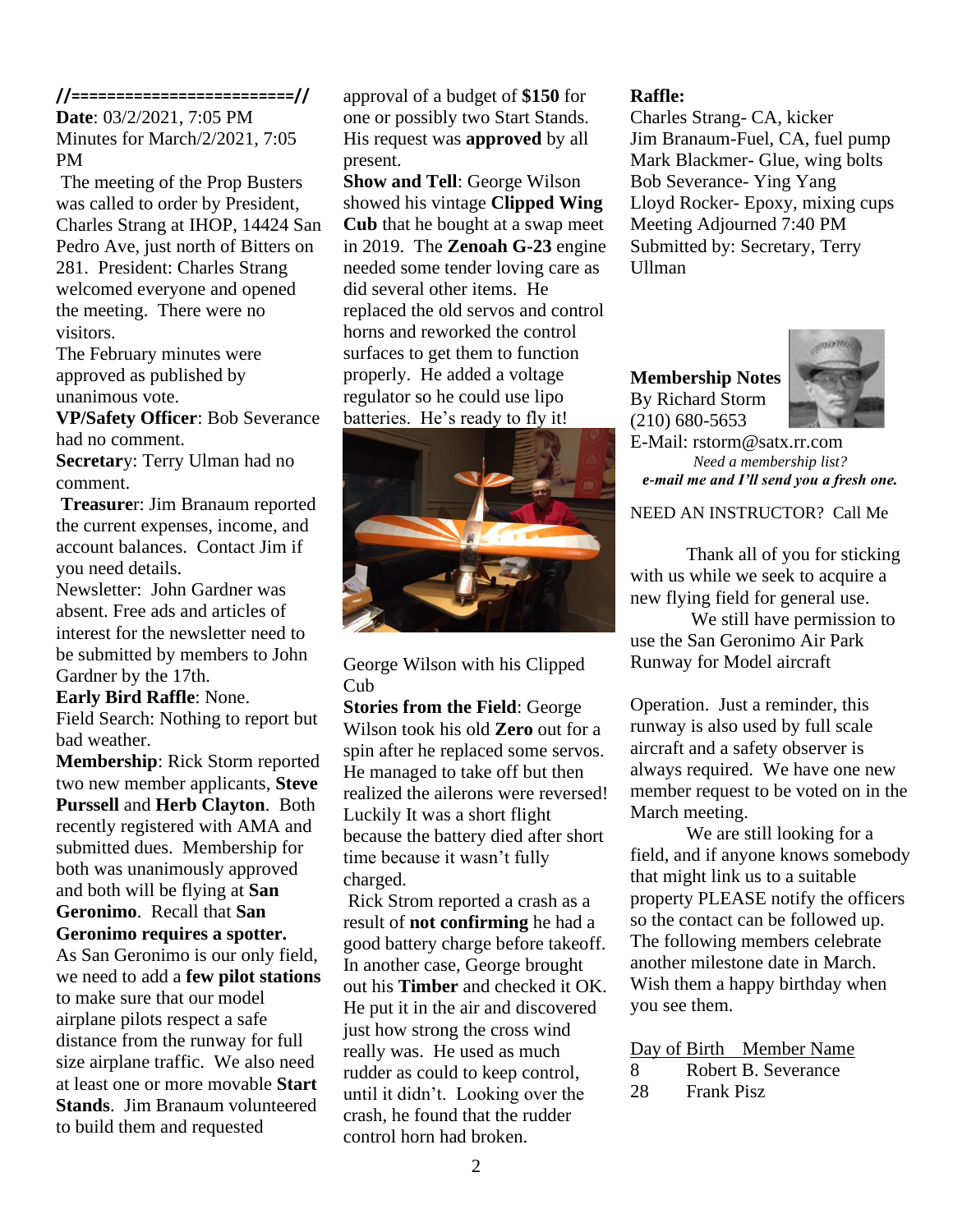### **SAN GERONIMO AIRPARK GUIDELINES**

| 14.<br>5<br>Picnic tables are to be used for their intended purpose only, ig: sitting or eating. Do not use the picnic tables for:<br>Since we are guests of SGA, we must conduct ourselves in an appropriate manner at all times                                                                                        |
|--------------------------------------------------------------------------------------------------------------------------------------------------------------------------------------------------------------------------------------------------------------------------------------------------------------------------|
| 12.<br>Children are not allowed in the pit area or near the flight operation without adult supervision.                                                                                                                                                                                                                  |
| R/C pilots or their spotters will announce all take offs, touch and go's, full stop landings and all emergencies.<br>equipped with radios. Don't rely on the UNICOM radio alone<br>BE ALERT                                                                                                                              |
| CAUTION: Full scale aircraft are not required to announce their intentions on the UNICOM. Also, not all aircraft are                                                                                                                                                                                                     |
| assituted on the octainde wall to the left of the door. Be acre the last one to leave turns it<br>off before they leave.                                                                                                                                                                                                 |
| 10. There is the fight of DNICON redio on 127.9 STF to 101 of the second preservation of the special little to the second to the content that the second second second second second second second second second second second<br>one installed in the pilot's lounge. The                                               |
| tree.<br>9<br>Field boxes and other equipment will not be left beside the runway. All field equipment<br>should be left in the vicinity of the Oak                                                                                                                                                                       |
| <b>Vour discretion</b>                                                                                                                                                                                                                                                                                                   |
| With the assistance of a spotter retreat to the Oak tree and continue to fly from the and continue is clear land at                                                                                                                                                                                                      |
| tence and over the large tield<br>Alicutat remaining in the air while the bigges were in the plane to the plane in the plane s well beyond the double-                                                                                                                                                                   |
| traffic, proceed as tollows                                                                                                                                                                                                                                                                                              |
| ∞<br>Should a situation develop of the structure of land all RC all RC and the to clear the to clear<br>the runway for approaching full scale                                                                                                                                                                            |
| manner                                                                                                                                                                                                                                                                                                                   |
| announce the location so as to be heard by all pilots flying from the pilot stations. Emergencies must also be announced in the same                                                                                                                                                                                     |
| When R/C aircraft are in the air there will be a spotter looking for any full scale aircraft traffic, either in flight or taxing, and will<br>Flying without a spotter (flying alone) is strictly PROHIBITED (no exceptions).                                                                                            |
| than the third hanger, as viewed from the pilot stations<br>6. Flying without a spotter (flying alone) is strictly PF                                                                                                                                                                                                    |
| The flight pattern is on the side of the runway opposite the hangers. The flight path is<br>not to extend further down the runway                                                                                                                                                                                        |
| pilots should be no closer to the runway than the Oak tree                                                                                                                                                                                                                                                               |
| Full scale aircraft have priority and all R/C aircraft will yield airspace to them. When full scale aircraft are using the runway, R/C                                                                                                                                                                                   |
| $\sim$ $\sim$<br>Pilot stations will be designated by flagstones placed in the ground parallel to the runway.<br>Use them while flying.                                                                                                                                                                                  |
| R/C pilots must place their current AMA card on the "frequency pole" before turning on their radio.                                                                                                                                                                                                                      |
| However, SGA property owners are not required to be SAPB members                                                                                                                                                                                                                                                         |
| Everyone flying R/C aircraft at SGA should be a member of AMA and be a member<br>of San Antonio Prop Busters (SAPB).                                                                                                                                                                                                     |
| Antonio Prop Busters R/C Club                                                                                                                                                                                                                                                                                            |
| The following items are intended to supplement Academy of Model Aeronautics (AMA) Safety Rules and are directive in nature, with exceptions noted<br>Everyone tiving radio controlled aircraft at the San Geronimo Airpark (SGA) will comply with these directives.<br>SGA is now an official AMA flying site of the San |
|                                                                                                                                                                                                                                                                                                                          |

- ٠ Working on aircraft. Assembling or storing aircraft.
- Equipment, tools, or fuel.

 $15$ Observe the following courtesies:

- ٠ The hangers and housing area are OFF LIMITS unless invited by the owner(s).<br>Do not drive your vehicle on the grass or the runway.
- 
- . Pick up all trash before departing.